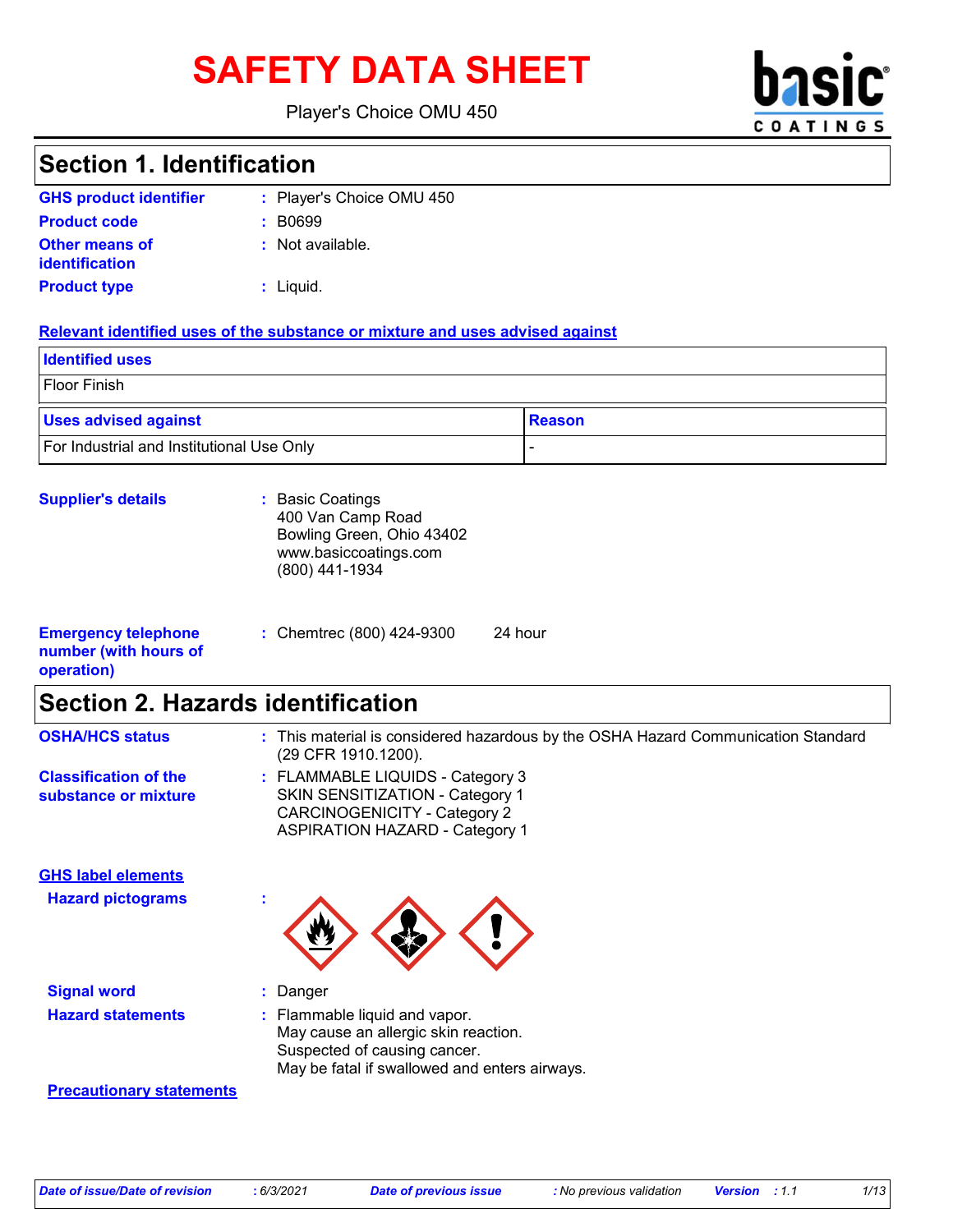### **Section 2. Hazards identification**

| <b>Prevention</b>                          | : Obtain special instructions before use. Do not handle until all safety precautions have<br>been read and understood. Wear protective gloves. Wear eye or face protection:                                                                                                                                                                                                                                                                                                                                           |
|--------------------------------------------|-----------------------------------------------------------------------------------------------------------------------------------------------------------------------------------------------------------------------------------------------------------------------------------------------------------------------------------------------------------------------------------------------------------------------------------------------------------------------------------------------------------------------|
|                                            | Recommended: splash goggles. Wear protective clothing: Recommended: Chemical<br>resistant gloves. Keep away from heat, hot surfaces, sparks, open flames and other<br>ignition sources. No smoking. Use explosion-proof electrical, ventilating, lighting and all<br>material-handling equipment. Use only non-sparking tools. Take precautionary<br>measures against static discharge. Keep container tightly closed. Avoid breathing<br>vapor. Contaminated work clothing must not be allowed out of the workplace. |
| <b>Response</b>                            | : IF exposed or concerned: Get medical attention. IF SWALLOWED: Immediately call a<br>POISON CENTER or physician. Do NOT induce vomiting. IF ON SKIN (or hair): Take<br>off immediately all contaminated clothing. Rinse skin with water or shower. IF ON SKIN:<br>Wash with plenty of soap and water. Wash contaminated clothing before reuse. If skin<br>irritation or rash occurs: Get medical attention.                                                                                                          |
| <b>Storage</b>                             | : Store locked up. Store in a well-ventilated place. Keep cool.                                                                                                                                                                                                                                                                                                                                                                                                                                                       |
| <b>Disposal</b>                            | : Dispose of contents and container in accordance with all local, regional, national and<br>international regulations.                                                                                                                                                                                                                                                                                                                                                                                                |
| <b>Hazards not otherwise</b><br>classified | : None known.                                                                                                                                                                                                                                                                                                                                                                                                                                                                                                         |

# **Section 3. Composition/information on ingredients**

| <b>Substance/mixture</b> | : Mixture        |
|--------------------------|------------------|
| Other means of           | : Not available. |
| <i>identification</i>    |                  |

| <b>Ingredient name</b>                      | $\frac{9}{6}$ | <b>CAS number</b> |
|---------------------------------------------|---------------|-------------------|
| Polyurethane                                | I≥25 - ≤50    | proprietary       |
| Distillates (petroleum), hydrotreated light | I≥25 - ≤50    | 64742-47-8        |
| 12-butanone oxime                           | ≤0.3          | 96-29-7           |

Any concentration shown as a range is to protect confidentiality or is due to batch variation.

**There are no additional ingredients present which, within the current knowledge of the supplier and in the concentrations applicable, are classified as hazardous to health or the environment and hence require reporting in this section.**

**Occupational exposure limits, if available, are listed in Section 8.**

### **Section 4. First aid measures**

#### **Description of necessary first aid measures**

| <b>Eye contact</b>  | : Immediately flush eyes with plenty of water, occasionally lifting the upper and lower<br>eyelids. Check for and remove any contact lenses. Continue to rinse for at least 10<br>minutes. Get medical attention.                                                                                                                                                                                                                                                                                                                         |
|---------------------|-------------------------------------------------------------------------------------------------------------------------------------------------------------------------------------------------------------------------------------------------------------------------------------------------------------------------------------------------------------------------------------------------------------------------------------------------------------------------------------------------------------------------------------------|
| <b>Inhalation</b>   | : Remove victim to fresh air and keep at rest in a position comfortable for breathing. If<br>not breathing, if breathing is irregular or if respiratory arrest occurs, provide artificial<br>respiration or oxygen by trained personnel. It may be dangerous to the person providing<br>aid to give mouth-to-mouth resuscitation. Get medical attention. If unconscious, place<br>in recovery position and get medical attention immediately. Maintain an open airway.<br>Loosen tight clothing such as a collar, tie, belt or waistband. |
| <b>Skin contact</b> | : Wash with plenty of soap and water. Remove contaminated clothing and shoes. Wash<br>contaminated clothing thoroughly with water before removing it, or wear gloves.<br>Continue to rinse for at least 10 minutes. Get medical attention. In the event of any<br>complaints or symptoms, avoid further exposure. Wash clothing before reuse. Clean<br>shoes thoroughly before reuse.                                                                                                                                                     |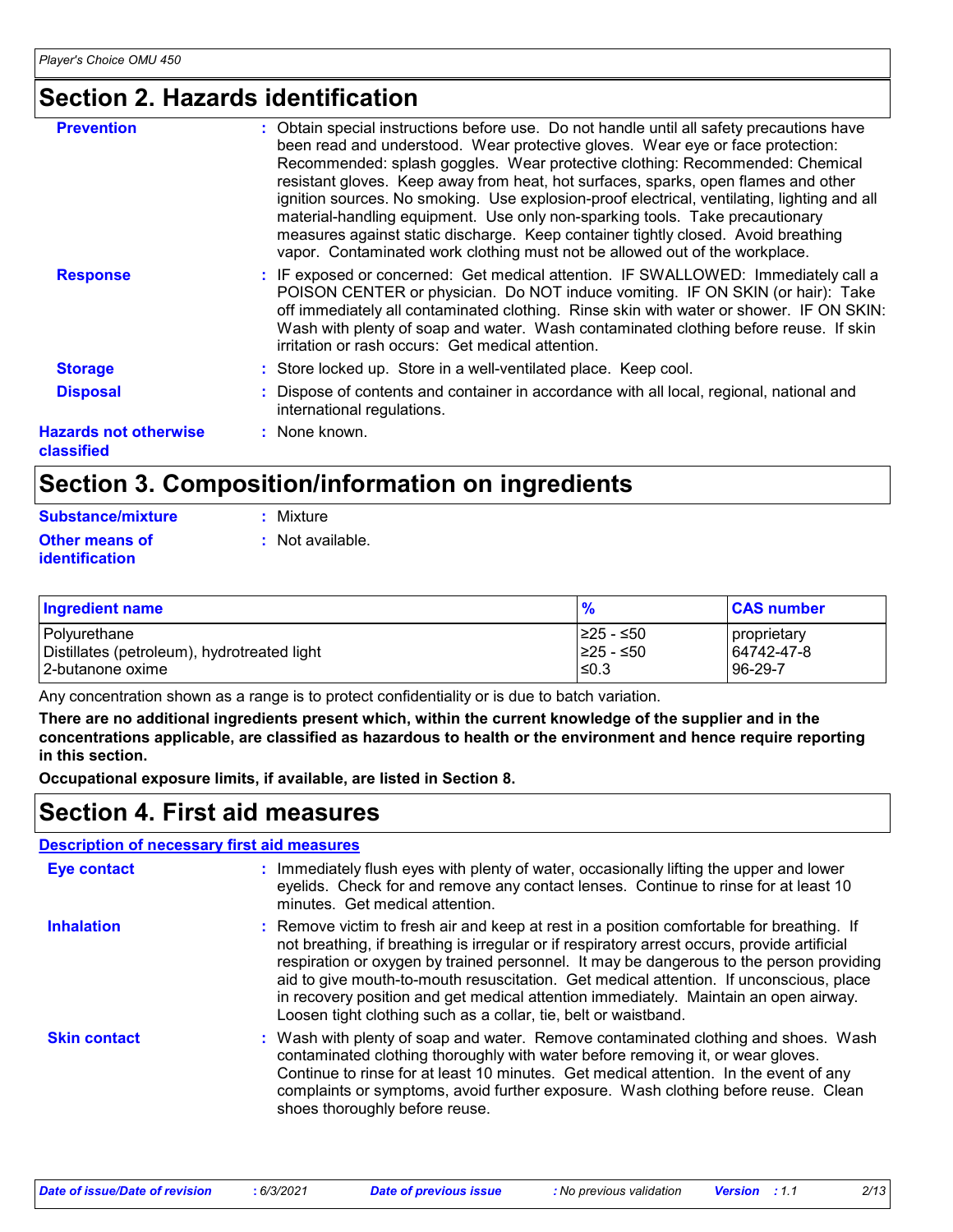### **Section 4. First aid measures**

| Ingestion |  |
|-----------|--|
|           |  |

**Ingestion 1988 : Get medical attention immediately. Call a poison center or physician. Wash out mouth <b>ingestion** with water. Remove dentures if any. Remove victim to fresh air and keep at rest in a position comfortable for breathing. If material has been swallowed and the exposed person is conscious, give small quantities of water to drink. Stop if the exposed person feels sick as vomiting may be dangerous. Aspiration hazard if swallowed. Can enter lungs and cause damage. Do not induce vomiting. If vomiting occurs, the head should be kept low so that vomit does not enter the lungs. Never give anything by mouth to an unconscious person. If unconscious, place in recovery position and get medical attention immediately. Maintain an open airway. Loosen tight clothing such as a collar, tie, belt or waistband.

| Most important symptoms/effects, acute and delayed |                                                                                                                                                                                                                                                                       |
|----------------------------------------------------|-----------------------------------------------------------------------------------------------------------------------------------------------------------------------------------------------------------------------------------------------------------------------|
| <b>Potential acute health effects</b>              |                                                                                                                                                                                                                                                                       |
| <b>Eye contact</b>                                 | : No known significant effects or critical hazards.                                                                                                                                                                                                                   |
| <b>Inhalation</b>                                  | : No known significant effects or critical hazards.                                                                                                                                                                                                                   |
| <b>Skin contact</b>                                | : May cause an allergic skin reaction.                                                                                                                                                                                                                                |
| <b>Ingestion</b>                                   | : May be fatal if swallowed and enters airways.                                                                                                                                                                                                                       |
| <b>Over-exposure signs/symptoms</b>                |                                                                                                                                                                                                                                                                       |
| <b>Eye contact</b>                                 | : No specific data.                                                                                                                                                                                                                                                   |
| <b>Inhalation</b>                                  | : No specific data.                                                                                                                                                                                                                                                   |
| <b>Skin contact</b>                                | : Adverse symptoms may include the following:<br>irritation<br>redness                                                                                                                                                                                                |
| <b>Ingestion</b>                                   | : Adverse symptoms may include the following:<br>nausea or vomiting                                                                                                                                                                                                   |
|                                                    | Indication of immediate medical attention and special treatment needed, if necessary                                                                                                                                                                                  |
| <b>Notes to physician</b>                          | : Treat symptomatically. Contact poison treatment specialist immediately if large<br>quantities have been ingested or inhaled.                                                                                                                                        |
| <b>Specific treatments</b>                         | : No specific treatment.                                                                                                                                                                                                                                              |
| <b>Protection of first-aiders</b>                  | : No action shall be taken involving any personal risk or without suitable training. It may<br>be dangerous to the person providing aid to give mouth-to-mouth resuscitation. Wash<br>contaminated clothing thoroughly with water before removing it, or wear gloves. |

#### **See toxicological information (Section 11)**

### **Section 5. Fire-fighting measures**

| <b>Extinguishing media</b>                           |                                                                                                                                                                                                                     |
|------------------------------------------------------|---------------------------------------------------------------------------------------------------------------------------------------------------------------------------------------------------------------------|
| <b>Suitable extinguishing</b><br>media               | Use dry chemical, $CO2$ , water spray (fog) or foam.<br>÷.                                                                                                                                                          |
| <b>Unsuitable extinguishing</b><br>media             | Do not use water jet.                                                                                                                                                                                               |
| <b>Specific hazards arising</b><br>from the chemical | Flammable liquid and vapor. Runoff to sewer may create fire or explosion hazard. In a<br>fire or if heated, a pressure increase will occur and the container may burst, with the risk<br>of a subsequent explosion. |
| <b>Hazardous thermal</b><br>decomposition products   | No specific data.                                                                                                                                                                                                   |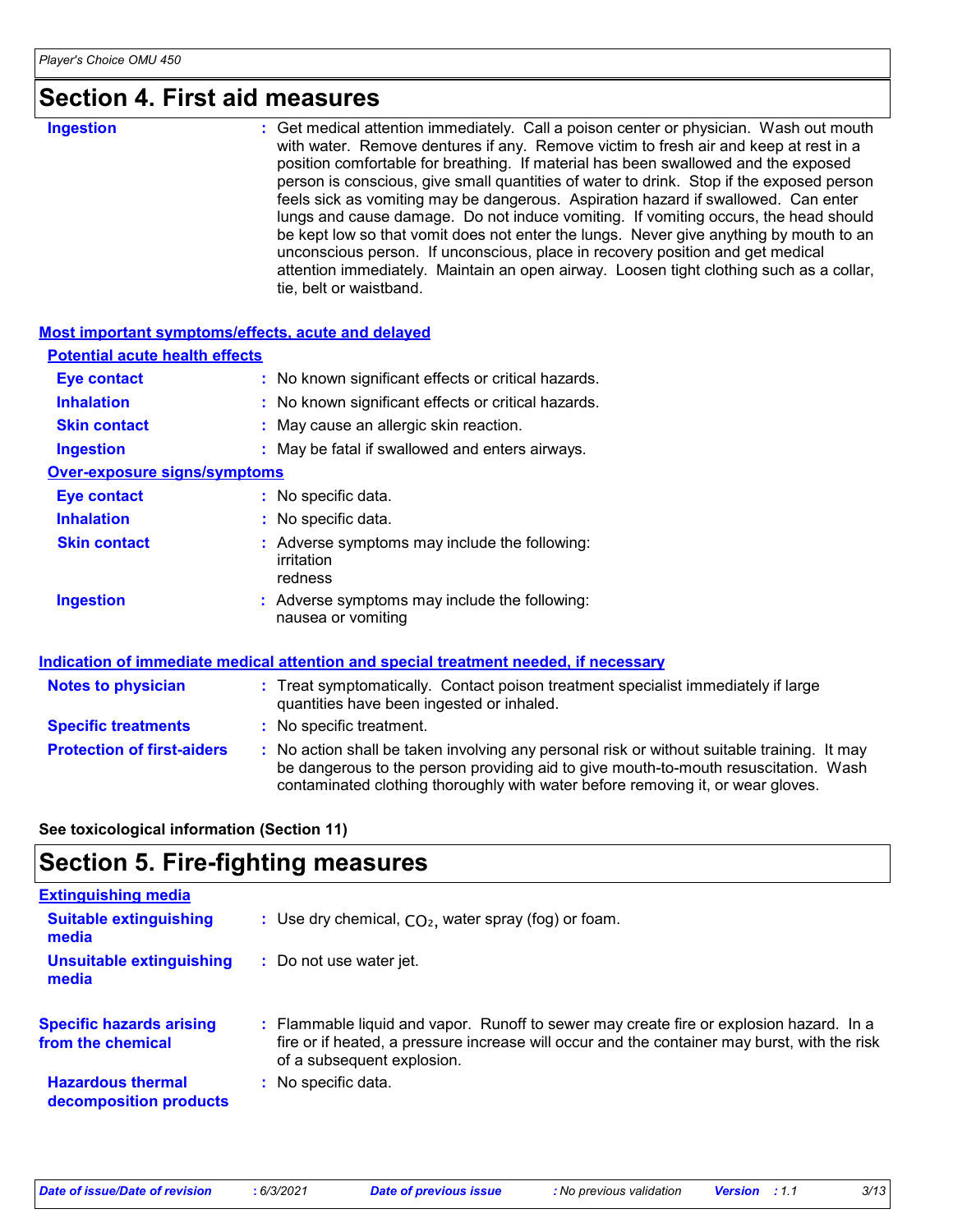### **Section 5. Fire-fighting measures**

| <b>Special protective actions</b><br>for fire-fighters   | : Promptly isolate the scene by removing all persons from the vicinity of the incident if<br>there is a fire. No action shall be taken involving any personal risk or without suitable<br>training. Move containers from fire area if this can be done without risk. Use water<br>spray to keep fire-exposed containers cool. |
|----------------------------------------------------------|-------------------------------------------------------------------------------------------------------------------------------------------------------------------------------------------------------------------------------------------------------------------------------------------------------------------------------|
| <b>Special protective</b><br>equipment for fire-fighters | : Fire-fighters should wear appropriate protective equipment and self-contained breathing<br>apparatus (SCBA) with a full face-piece operated in positive pressure mode.                                                                                                                                                      |

### **Section 6. Accidental release measures**

**Personal precautions, protective equipment and emergency procedures**

| For non-emergency<br>personnel                               | : No action shall be taken involving any personal risk or without suitable training.<br>Evacuate surrounding areas. Keep unnecessary and unprotected personnel from<br>entering. Do not touch or walk through spilled material. Shut off all ignition sources.<br>No flares, smoking or flames in hazard area. Avoid breathing vapor or mist. Provide<br>adequate ventilation. Wear appropriate respirator when ventilation is inadequate. Put<br>on appropriate personal protective equipment.                                                                                                                                   |
|--------------------------------------------------------------|-----------------------------------------------------------------------------------------------------------------------------------------------------------------------------------------------------------------------------------------------------------------------------------------------------------------------------------------------------------------------------------------------------------------------------------------------------------------------------------------------------------------------------------------------------------------------------------------------------------------------------------|
| For emergency responders                                     | : If specialized clothing is required to deal with the spillage, take note of any information in<br>Section 8 on suitable and unsuitable materials. See also the information in "For non-<br>emergency personnel".                                                                                                                                                                                                                                                                                                                                                                                                                |
| <b>Environmental precautions</b>                             | : Avoid dispersal of spilled material and runoff and contact with soil, waterways, drains<br>and sewers. Inform the relevant authorities if the product has caused environmental<br>pollution (sewers, waterways, soil or air).                                                                                                                                                                                                                                                                                                                                                                                                   |
| <b>Methods and materials for containment and cleaning up</b> |                                                                                                                                                                                                                                                                                                                                                                                                                                                                                                                                                                                                                                   |
| <b>Small spill</b>                                           | : Stop leak if without risk. Move containers from spill area. Use spark-proof tools and<br>explosion-proof equipment. Dilute with water and mop up if water-soluble. Alternatively,<br>or if water-insoluble, absorb with an inert dry material and place in an appropriate waste<br>disposal container. Dispose of via a licensed waste disposal contractor.                                                                                                                                                                                                                                                                     |
| <b>Large spill</b>                                           | : Stop leak if without risk. Move containers from spill area. Use spark-proof tools and<br>explosion-proof equipment. Approach release from upwind. Prevent entry into sewers,<br>water courses, basements or confined areas. Wash spillages into an effluent treatment<br>plant or proceed as follows. Contain and collect spillage with non-combustible,<br>absorbent material e.g. sand, earth, vermiculite or diatomaceous earth and place in<br>container for disposal according to local regulations (see Section 13). Dispose of via a<br>licensed waste disposal contractor. Contaminated absorbent material may pose the |

### **Section 7. Handling and storage**

#### **Precautions for safe handling**

**Protective measures** : Put on appropriate personal protective equipment (see Section 8). Persons with a **Protestion** history of skin sensitization problems should not be employed in any process in which this product is used. Avoid exposure - obtain special instructions before use. Do not handle until all safety precautions have been read and understood. Do not get in eyes or on skin or clothing. Do not swallow. Avoid breathing vapor or mist. Use only with adequate ventilation. Wear appropriate respirator when ventilation is inadequate. Do not enter storage areas and confined spaces unless adequately ventilated. Keep in the original container or an approved alternative made from a compatible material, kept tightly closed when not in use. Store and use away from heat, sparks, open flame or any other ignition source. Use explosion-proof electrical (ventilating, lighting and material handling) equipment. Use only non-sparking tools. Take precautionary measures against electrostatic discharges. Empty containers retain product residue and can be hazardous. Do not reuse container.

information and Section 13 for waste disposal.

same hazard as the spilled product. Note: see Section 1 for emergency contact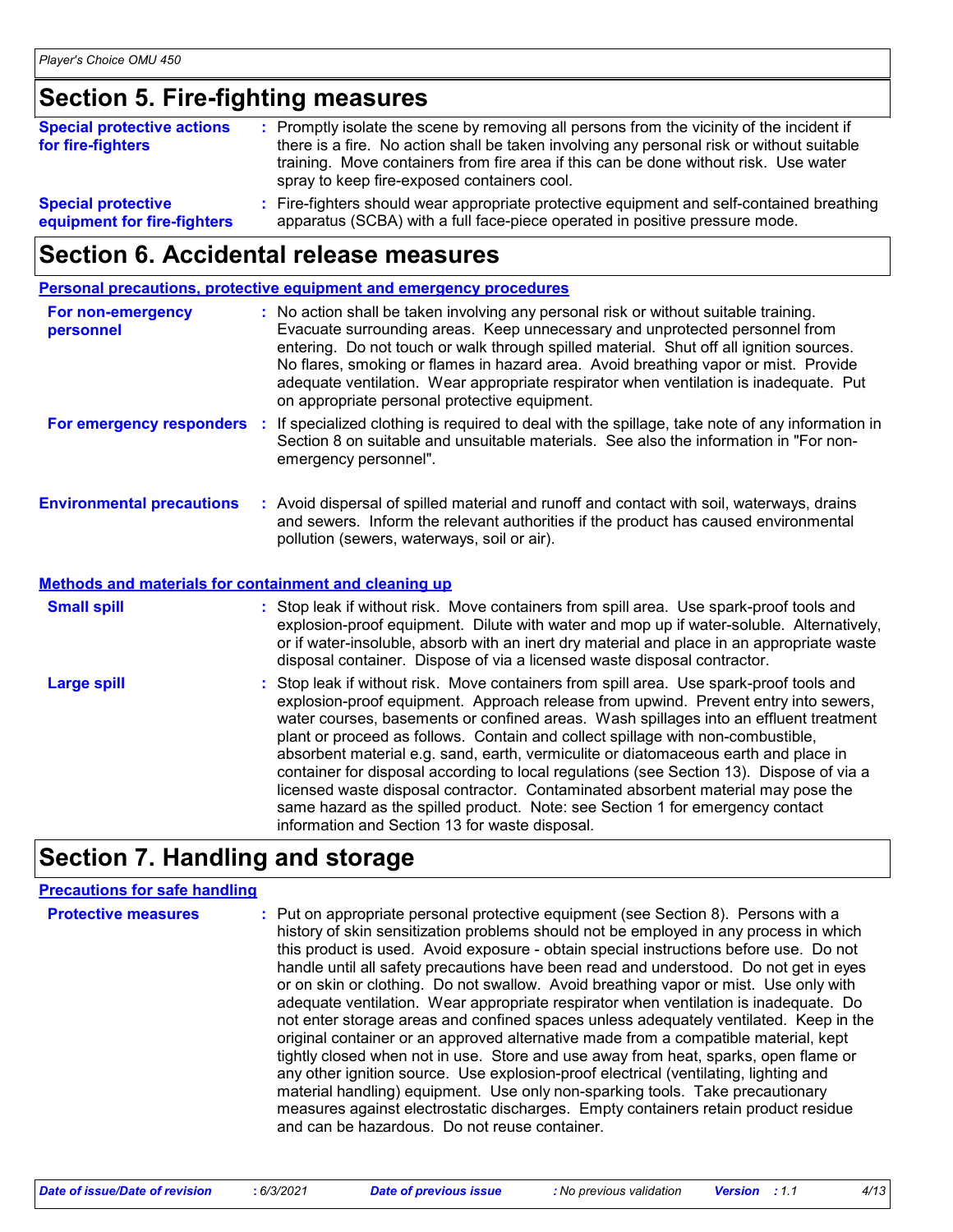# **Section 7. Handling and storage**

| <b>Advice on general</b><br>occupational hygiene                                 | : Eating, drinking and smoking should be prohibited in areas where this material is<br>handled, stored and processed. Workers should wash hands and face before eating,<br>drinking and smoking. Remove contaminated clothing and protective equipment before<br>entering eating areas. See also Section 8 for additional information on hygiene<br>measures.                                                                                                                                                                                                                                                                                                                                                      |
|----------------------------------------------------------------------------------|--------------------------------------------------------------------------------------------------------------------------------------------------------------------------------------------------------------------------------------------------------------------------------------------------------------------------------------------------------------------------------------------------------------------------------------------------------------------------------------------------------------------------------------------------------------------------------------------------------------------------------------------------------------------------------------------------------------------|
| <b>Conditions for safe storage,</b><br>including any<br><b>incompatibilities</b> | : Store in accordance with local regulations. Store in a segregated and approved area.<br>Store in original container protected from direct sunlight in a dry, cool and well-ventilated<br>area, away from incompatible materials (see Section 10) and food and drink. Store<br>locked up. Eliminate all ignition sources. Separate from oxidizing materials. Keep<br>container tightly closed and sealed until ready for use. Containers that have been<br>opened must be carefully resealed and kept upright to prevent leakage. Do not store in<br>unlabeled containers. Use appropriate containment to avoid environmental<br>contamination. See Section 10 for incompatible materials before handling or use. |

# **Section 8. Exposure controls/personal protection**

#### **Control parameters**

#### **Occupational exposure limits**

| <b>Ingredient name</b>                                      | <b>Exposure limits</b>                                                                                                              |
|-------------------------------------------------------------|-------------------------------------------------------------------------------------------------------------------------------------|
| Polyurethane<br>Distillates (petroleum), hydrotreated light | INone.<br><b>ACGIH TLV (United States, 3/2018).</b><br>Absorbed through skin.<br>TWA: 200 mg/m <sup>3</sup> , (as total hydrocarbon |
| 2-butanone oxime                                            | vapor) 8 hours.<br>AIHA WEEL (United States, 7/2018). Skin<br>sensitizer.<br>TWA: 10 ppm 8 hours.                                   |

| <b>Appropriate engineering</b><br><b>controls</b> | : Use only with adequate ventilation. Use process enclosures, local exhaust ventilation or<br>other engineering controls to keep worker exposure to airborne contaminants below any<br>recommended or statutory limits. The engineering controls also need to keep gas,<br>vapor or dust concentrations below any lower explosive limits. Use explosion-proof<br>ventilation equipment.                                                                                     |
|---------------------------------------------------|-----------------------------------------------------------------------------------------------------------------------------------------------------------------------------------------------------------------------------------------------------------------------------------------------------------------------------------------------------------------------------------------------------------------------------------------------------------------------------|
| <b>Environmental exposure</b><br><b>controls</b>  | Emissions from ventilation or work process equipment should be checked to ensure<br>they comply with the requirements of environmental protection legislation. In some<br>cases, fume scrubbers, filters or engineering modifications to the process equipment<br>will be necessary to reduce emissions to acceptable levels.                                                                                                                                               |
| <b>Individual protection measures</b>             |                                                                                                                                                                                                                                                                                                                                                                                                                                                                             |
| <b>Hygiene measures</b>                           | : Wash hands, forearms and face thoroughly after handling chemical products, before<br>eating, smoking and using the lavatory and at the end of the working period.<br>Appropriate techniques should be used to remove potentially contaminated clothing.<br>Contaminated work clothing should not be allowed out of the workplace. Wash<br>contaminated clothing before reusing. Ensure that eyewash stations and safety<br>showers are close to the workstation location. |
| <b>Eye/face protection</b>                        | : Safety eyewear complying with an approved standard should be used when a risk<br>assessment indicates this is necessary to avoid exposure to liquid splashes, mists,<br>gases or dusts. If contact is possible, the following protection should be worn, unless<br>the assessment indicates a higher degree of protection: safety glasses with side-<br>shields. Recommended: splash goggles                                                                              |
| <b>Skin protection</b>                            |                                                                                                                                                                                                                                                                                                                                                                                                                                                                             |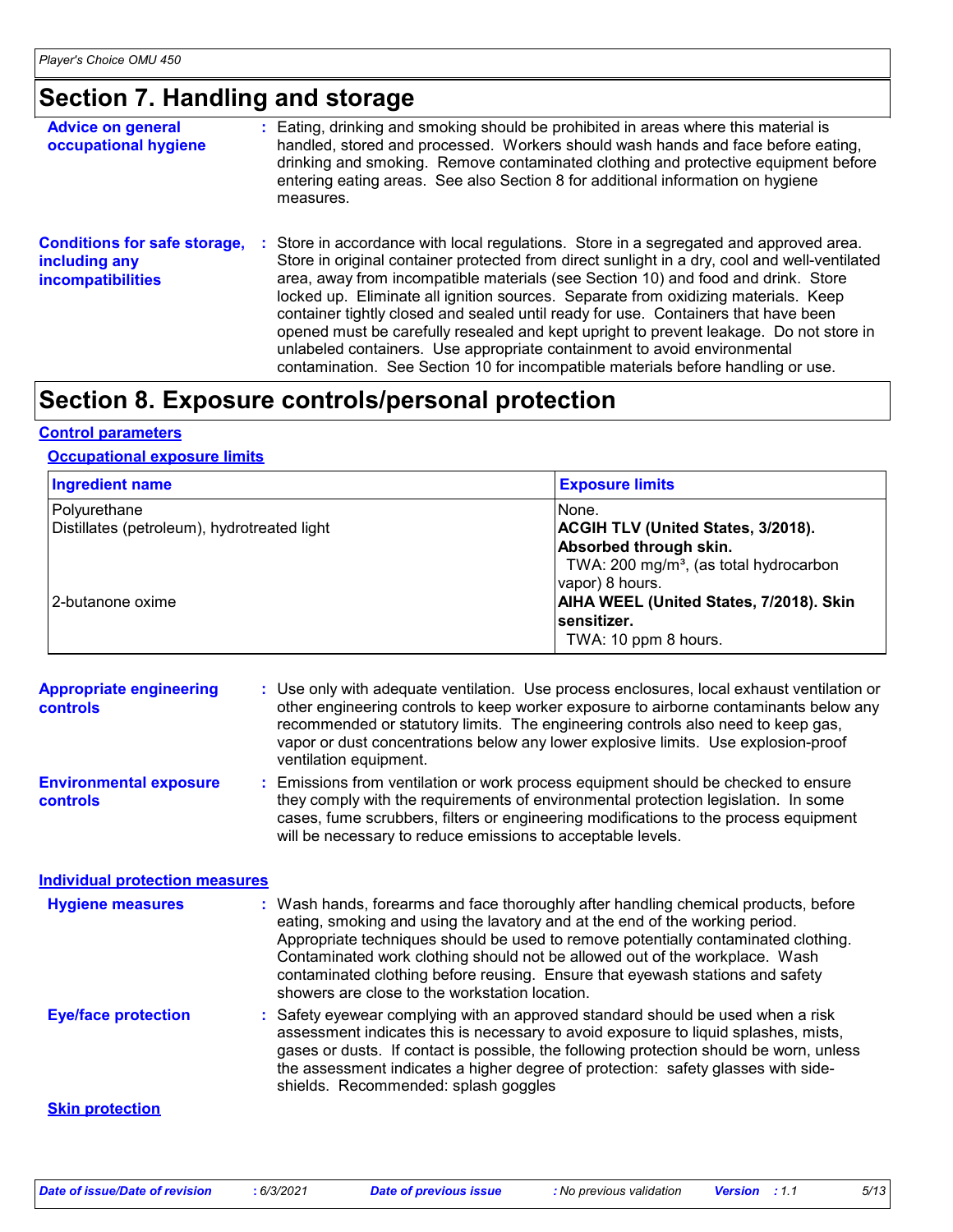# **Section 8. Exposure controls/personal protection**

| <b>Hand protection</b>                               | : Chemical-resistant, impervious gloves complying with an approved standard should be<br>worn at all times when handling chemical products if a risk assessment indicates this is<br>necessary. Considering the parameters specified by the glove manufacturer, check<br>during use that the gloves are still retaining their protective properties. It should be<br>noted that the time to breakthrough for any glove material may be different for different<br>glove manufacturers. In the case of mixtures, consisting of several substances, the<br>protection time of the gloves cannot be accurately estimated. |
|------------------------------------------------------|------------------------------------------------------------------------------------------------------------------------------------------------------------------------------------------------------------------------------------------------------------------------------------------------------------------------------------------------------------------------------------------------------------------------------------------------------------------------------------------------------------------------------------------------------------------------------------------------------------------------|
| <b>Body protection</b>                               | : Personal protective equipment for the body should be selected based on the task being<br>performed and the risks involved and should be approved by a specialist before<br>handling this product. When there is a risk of ignition from static electricity, wear anti-<br>static protective clothing. For the greatest protection from static discharges, clothing<br>should include anti-static overalls, boots and gloves. Recommended: Chemical<br>resistant gloves                                                                                                                                               |
| <b>Other skin protection</b>                         | : Appropriate footwear and any additional skin protection measures should be selected<br>based on the task being performed and the risks involved and should be approved by a<br>specialist before handling this product.                                                                                                                                                                                                                                                                                                                                                                                              |
| <b>Respiratory protection</b>                        | : Based on the hazard and potential for exposure, select a respirator that meets the<br>appropriate standard or certification. Respirators must be used according to a<br>respiratory protection program to ensure proper fitting, training, and other important<br>aspects of use. Recommended: full-face mask, organic vapor filter (Type A)                                                                                                                                                                                                                                                                         |
| <b>Personal protective</b><br>equipment (Pictograms) |                                                                                                                                                                                                                                                                                                                                                                                                                                                                                                                                                                                                                        |

# **Section 9. Physical and chemical properties**

| <b>Appearance</b>                                 |                   |                                                   |                                                                   |                      |      |
|---------------------------------------------------|-------------------|---------------------------------------------------|-------------------------------------------------------------------|----------------------|------|
| <b>Physical state</b>                             | $:$ Liquid.       |                                                   |                                                                   |                      |      |
| <b>Color</b>                                      | $:$ Amber.        |                                                   |                                                                   |                      |      |
| Odor                                              | : Sharp.          |                                                   |                                                                   |                      |      |
| <b>Odor threshold</b>                             | : Not available.  |                                                   |                                                                   |                      |      |
| pH                                                | : Not applicable. |                                                   |                                                                   |                      |      |
| <b>Melting point</b>                              | : Not available.  |                                                   |                                                                   |                      |      |
| <b>Boiling point</b>                              | : Not available.  |                                                   |                                                                   |                      |      |
| <b>Flash point</b>                                |                   | : Closed cup: $47^{\circ}$ C (116.6 $^{\circ}$ F) |                                                                   |                      |      |
| <b>Evaporation rate</b>                           | : Not available.  |                                                   |                                                                   |                      |      |
| <b>Flammability (solid, gas)</b>                  | : Not available.  |                                                   |                                                                   |                      |      |
| Lower and upper explosive<br>(flammable) limits   | : Not available.  |                                                   |                                                                   |                      |      |
| <b>Vapor pressure</b>                             | : Not available.  |                                                   |                                                                   |                      |      |
| <b>Vapor density</b>                              | : Not available.  |                                                   |                                                                   |                      |      |
| <b>Relative density</b>                           | : 0.9105          |                                                   |                                                                   |                      |      |
| <b>Solubility</b>                                 |                   |                                                   | : Insoluble in the following materials: cold water and hot water. |                      |      |
| <b>Solubility in water</b>                        | : Not available.  |                                                   |                                                                   |                      |      |
| <b>Partition coefficient: n-</b><br>octanol/water | : Not available.  |                                                   |                                                                   |                      |      |
| <b>Auto-ignition temperature</b>                  | : Not available.  |                                                   |                                                                   |                      |      |
| <b>Decomposition temperature</b>                  | : Not available.  |                                                   |                                                                   |                      |      |
| <b>Viscosity</b>                                  | : Not available.  |                                                   |                                                                   |                      |      |
| Flow time (ISO 2431)                              | Not available.    |                                                   |                                                                   |                      |      |
| Date of issue/Date of revision                    | : 6/3/2021        | <b>Date of previous issue</b>                     | : No previous validation                                          | <b>Version</b> : 1.1 | 6/13 |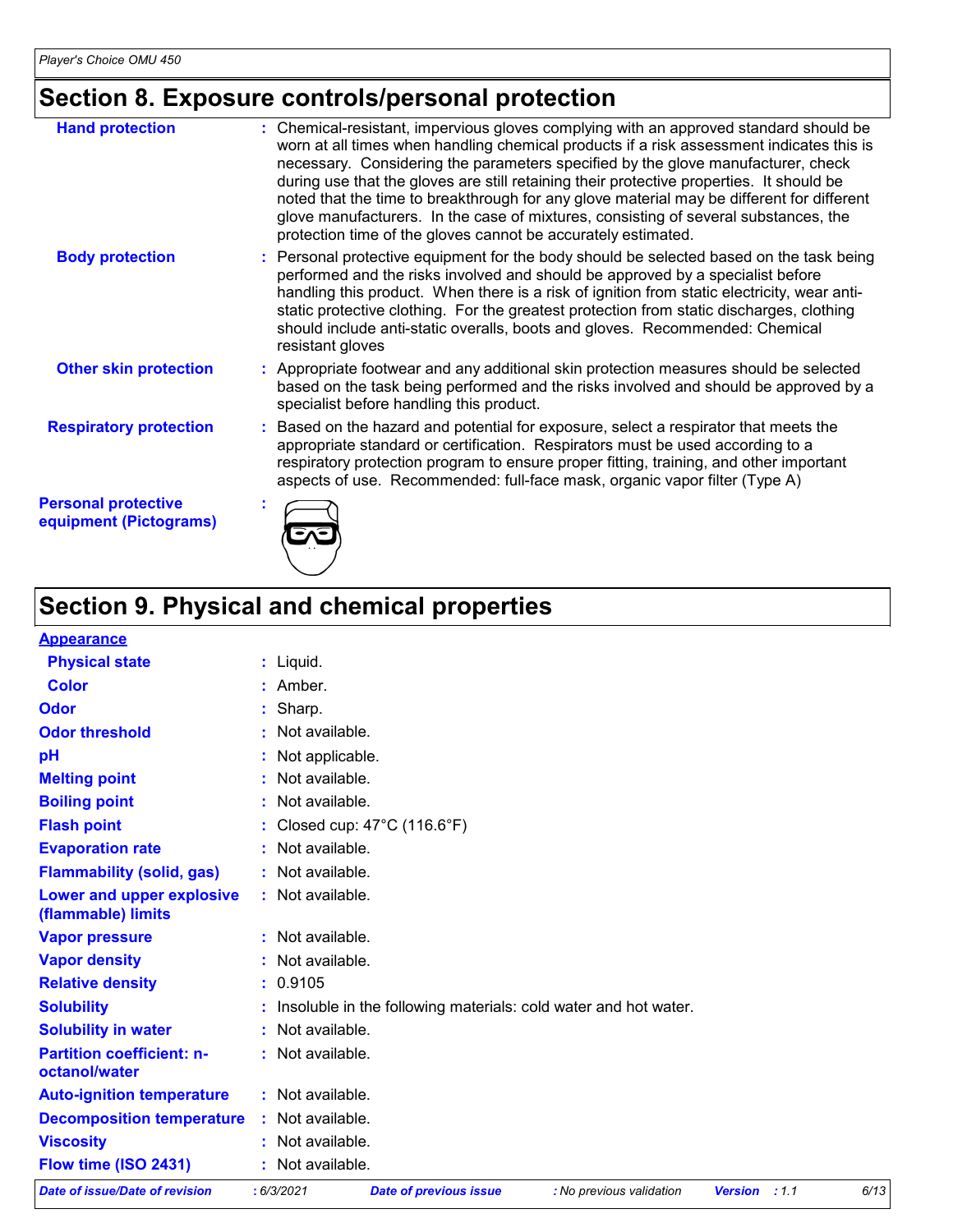# **Section 10. Stability and reactivity**

| <b>Reactivity</b>                            | : No specific test data related to reactivity available for this product or its ingredients.                                                                                 |
|----------------------------------------------|------------------------------------------------------------------------------------------------------------------------------------------------------------------------------|
| <b>Chemical stability</b>                    | : The product is stable.                                                                                                                                                     |
| <b>Possibility of hazardous</b><br>reactions | : Under normal conditions of storage and use, hazardous reactions will not occur.                                                                                            |
| <b>Conditions to avoid</b>                   | : Avoid all possible sources of ignition (spark or flame). Do not pressurize, cut, weld,<br>braze, solder, drill, grind or expose containers to heat or sources of ignition. |
| <b>Incompatible materials</b>                | : Not available.                                                                                                                                                             |
| <b>Hazardous decomposition</b><br>products   | : Under normal conditions of storage and use, hazardous decomposition products should<br>not be produced.                                                                    |

### **Section 11. Toxicological information**

#### **Information on toxicological effects**

#### **Acute toxicity**

| <b>Product/ingredient name</b> | Result     | <b>Species</b> | <b>Dose</b> | <b>Exposure</b> |
|--------------------------------|------------|----------------|-------------|-----------------|
| 12-butanone oxime              | ILD50 Oral | Rat            | 930 mg/kg   |                 |

#### **Irritation/Corrosion**

| <b>Product/ingredient name</b> | <b>Result</b>          | <b>Species</b> | <b>Score</b> | <b>Exposure</b>    | <b>Observation</b> |
|--------------------------------|------------------------|----------------|--------------|--------------------|--------------------|
| 12-butanone oxime              | Eyes - Severe irritant | Rabbit         |              | 100<br>microliters |                    |

#### **Sensitization**

Not available.

#### **Mutagenicity**

Not available.

#### **Carcinogenicity**

Not available.

#### **Reproductive toxicity**

Not available.

#### **Teratogenicity**

Not available.

#### **Specific target organ toxicity (single exposure)**

Not available.

#### **Specific target organ toxicity (repeated exposure)** Not available.

#### **Aspiration hazard**

| <b>Name</b>                                 | Result                                |
|---------------------------------------------|---------------------------------------|
| Player's Choice OMU 450                     | <b>ASPIRATION HAZARD - Category 1</b> |
| Distillates (petroleum), hydrotreated light | <b>ASPIRATION HAZARD - Category 1</b> |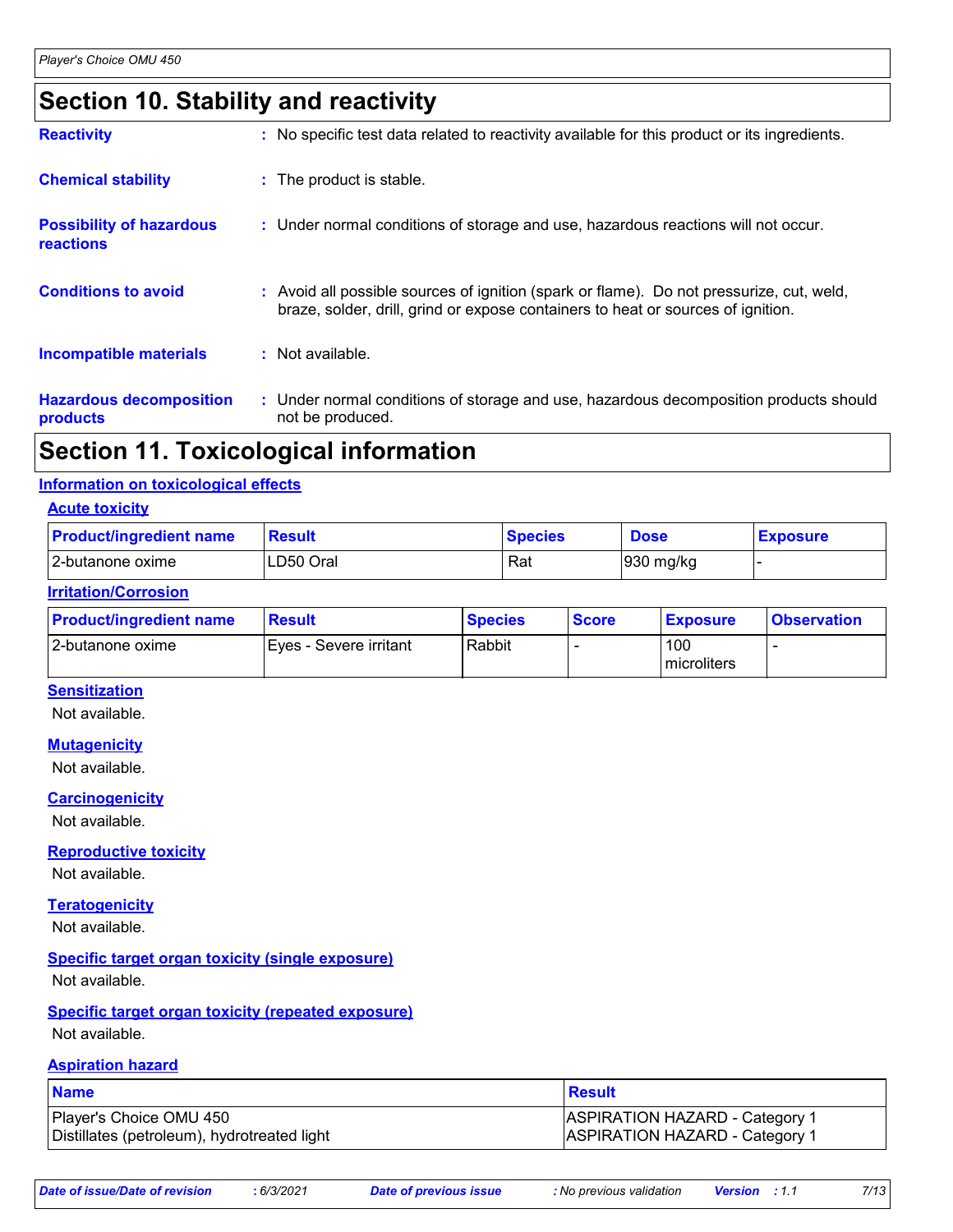# **Section 11. Toxicological information**

| <b>Information on the likely</b><br>routes of exposure | : Routes of entry anticipated: Oral, Dermal, Inhalation.                                                   |
|--------------------------------------------------------|------------------------------------------------------------------------------------------------------------|
| <b>Potential acute health effects</b>                  |                                                                                                            |
| Eye contact                                            | : No known significant effects or critical hazards.                                                        |
| <b>Inhalation</b>                                      | : No known significant effects or critical hazards.                                                        |
| <b>Skin contact</b>                                    | : May cause an allergic skin reaction.                                                                     |
| <b>Ingestion</b>                                       | : May be fatal if swallowed and enters airways.                                                            |
| Eye contact                                            | <u>Symptoms related to the physical, chemical and toxicological characteristics</u><br>: No specific data. |
|                                                        |                                                                                                            |
| <b>Inhalation</b>                                      | : No specific data.                                                                                        |
| <b>Skin contact</b>                                    | : Adverse symptoms may include the following:<br>irritation<br>redness                                     |
| <b>Ingestion</b>                                       | : Adverse symptoms may include the following:<br>nausea or vomiting                                        |
|                                                        | Delayed and immediate effects and also chronic effects from short and long term exposure                   |

| <b>Short term exposure</b>                        |                                                                                                          |
|---------------------------------------------------|----------------------------------------------------------------------------------------------------------|
| <b>Potential immediate</b><br><b>effects</b>      | $:$ Not available.                                                                                       |
| <b>Potential delayed effects</b>                  | $:$ Not available.                                                                                       |
| <b>Long term exposure</b>                         |                                                                                                          |
| <b>Potential immediate</b><br><b>effects</b>      | $:$ Not available.                                                                                       |
| <b>Potential delayed effects : Not available.</b> |                                                                                                          |
| <b>Potential chronic health effects</b>           |                                                                                                          |
| Not available.                                    |                                                                                                          |
| <b>General</b>                                    | : Once sensitized, a severe allergic reaction may occur when subsequently exposed to<br>very low levels. |
| <b>Carcinogenicity</b>                            | : Suspected of causing cancer. Risk of cancer depends on duration and level of<br>exposure.              |
| <b>Mutagenicity</b>                               | : No known significant effects or critical hazards.                                                      |
| <b>Teratogenicity</b>                             | : No known significant effects or critical hazards.                                                      |
| <b>Developmental effects</b>                      | : No known significant effects or critical hazards.                                                      |
| <b>Fertility effects</b>                          | : No known significant effects or critical hazards.                                                      |
|                                                   |                                                                                                          |

#### **Numerical measures of toxicity Acute toxicity estimates**

Not available.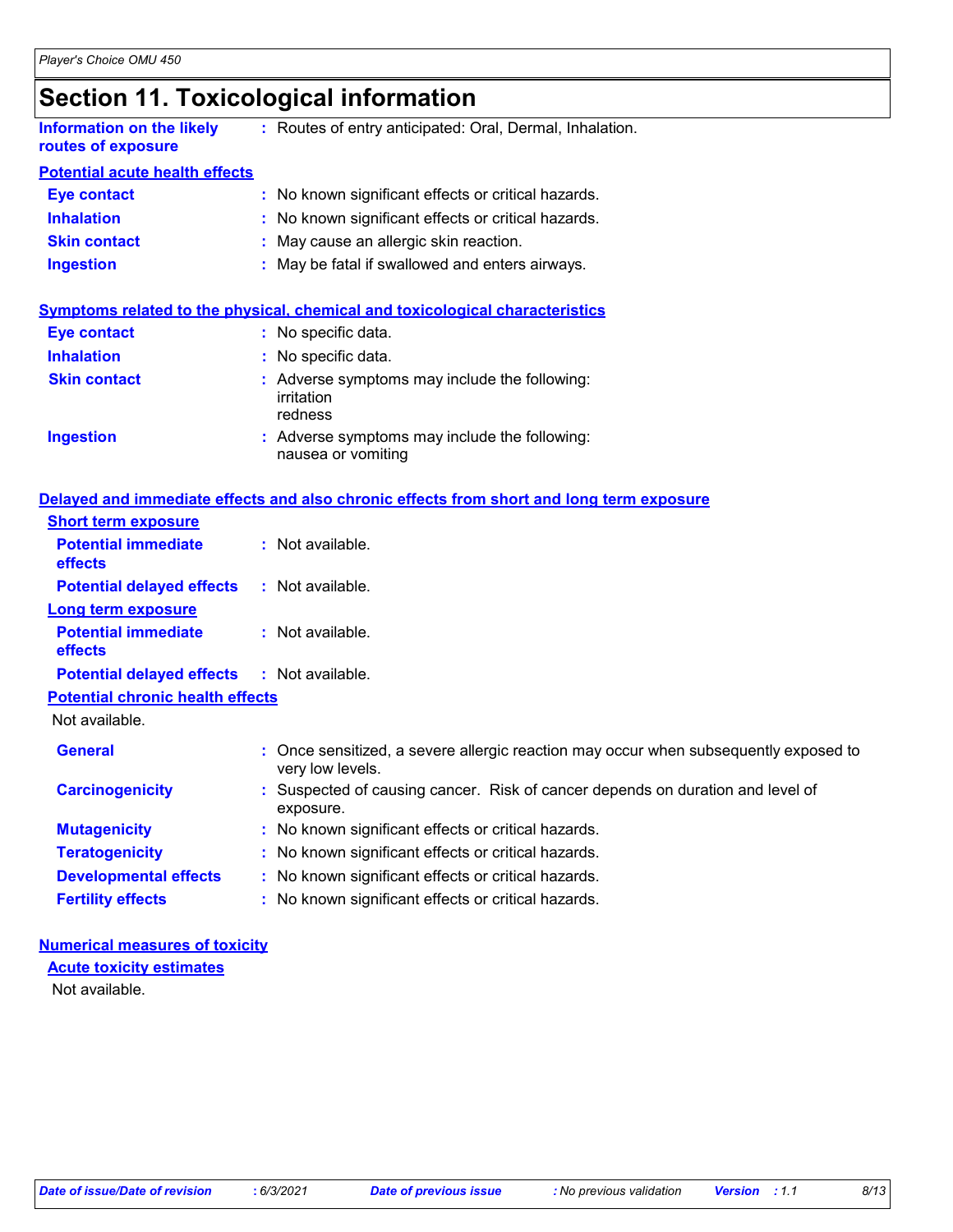# **Section 12. Ecological information**

|  |  | Toxicitv |  |  |  |
|--|--|----------|--|--|--|
|--|--|----------|--|--|--|

| <b>Product/ingredient name</b>                 | <b>Result</b>                      | <b>Species</b>                    | <b>Exposure</b> |
|------------------------------------------------|------------------------------------|-----------------------------------|-----------------|
| Distillates (petroleum),<br>hydrotreated light | Acute LC50 2200 µg/l Fresh water   | <b>Fish - Lepomis macrochirus</b> | 4 days          |
| I2-butanone oxime                              | Acute LC50 843000 µg/l Fresh water | Fish - Pimephales promelas        | I96 hours       |

#### **Persistence and degradability**

Not available.

#### **Bioaccumulative potential**

| <b>Product/ingredient name</b> | $LogPow$ | <b>DAL</b> | <b>Potential</b> |
|--------------------------------|----------|------------|------------------|
| 2-butanone oxime               | 0.63     | 2.5 to 5.8 | low              |

#### **Mobility in soil**

**Soil/water partition coefficient (KOC) :** Not available.

#### **Other adverse effects** : No known significant effects or critical hazards.

### **Section 13. Disposal considerations**

The generation of waste should be avoided or minimized wherever possible. Disposal of this product, solutions and any by-products should at all times comply with the requirements of environmental protection and waste disposal legislation and any regional local authority requirements. Dispose of surplus and non-recyclable products via a licensed waste disposal contractor. Waste should not be disposed of untreated to the sewer unless fully compliant with the requirements of all authorities with jurisdiction. Waste packaging should be recycled. Incineration or landfill should only be considered when recycling is not feasible. This material and its container must be disposed of in a safe way. Care should be taken when handling emptied containers that have not been cleaned or rinsed out. Empty containers or liners may retain some product residues. Vapor from product residues may create a highly flammable or explosive atmosphere inside the container. Do not cut, weld or grind used containers unless they have been cleaned thoroughly internally. Avoid dispersal of spilled material and runoff and contact with soil, waterways, drains and sewers. **Disposal methods :**

# **Section 14. Transport information**

|                                                                                                                                                     | <b>DOT</b><br><b>Classification</b>            | <b>TDG</b><br><b>Classification</b>            | <b>Mexico</b><br><b>Classification</b>         | <b>ADR/RID</b> | <b>IMDG</b> | <b>IATA</b>    |
|-----------------------------------------------------------------------------------------------------------------------------------------------------|------------------------------------------------|------------------------------------------------|------------------------------------------------|----------------|-------------|----------------|
| <b>UN number</b>                                                                                                                                    | <b>UN1263</b>                                  | <b>UN1263</b>                                  | <b>UN1263</b>                                  | <b>UN1263</b>  | UN1263      | <b>UN1263</b>  |
| <b>UN proper</b><br>shipping name                                                                                                                   | Not Regulated<br>For Ground<br>Transportation. | Not Regulated<br>For Ground<br>Transportation. | Not Regulated<br>For Ground<br>Transportation. | Paint          | Paint       | Paint          |
| <b>Transport</b><br>hazard class(es)                                                                                                                | <b>TAN DE LA CARD</b>                          | 3<br>۸                                         | 3<br>Ø,                                        | 3              | 3           | 3              |
| <b>Packing group</b>                                                                                                                                | $\mathbf{III}$                                 | $\mathbf{III}$                                 | $\mathsf{III}$                                 | $\mathbf{III}$ | ĪШ          | $\mathbf{III}$ |
| 9/13<br><b>Date of issue/Date of revision</b><br>: 6/3/2021<br><b>Date of previous issue</b><br><b>Version</b><br>: 1.1<br>: No previous validation |                                                |                                                |                                                |                |             |                |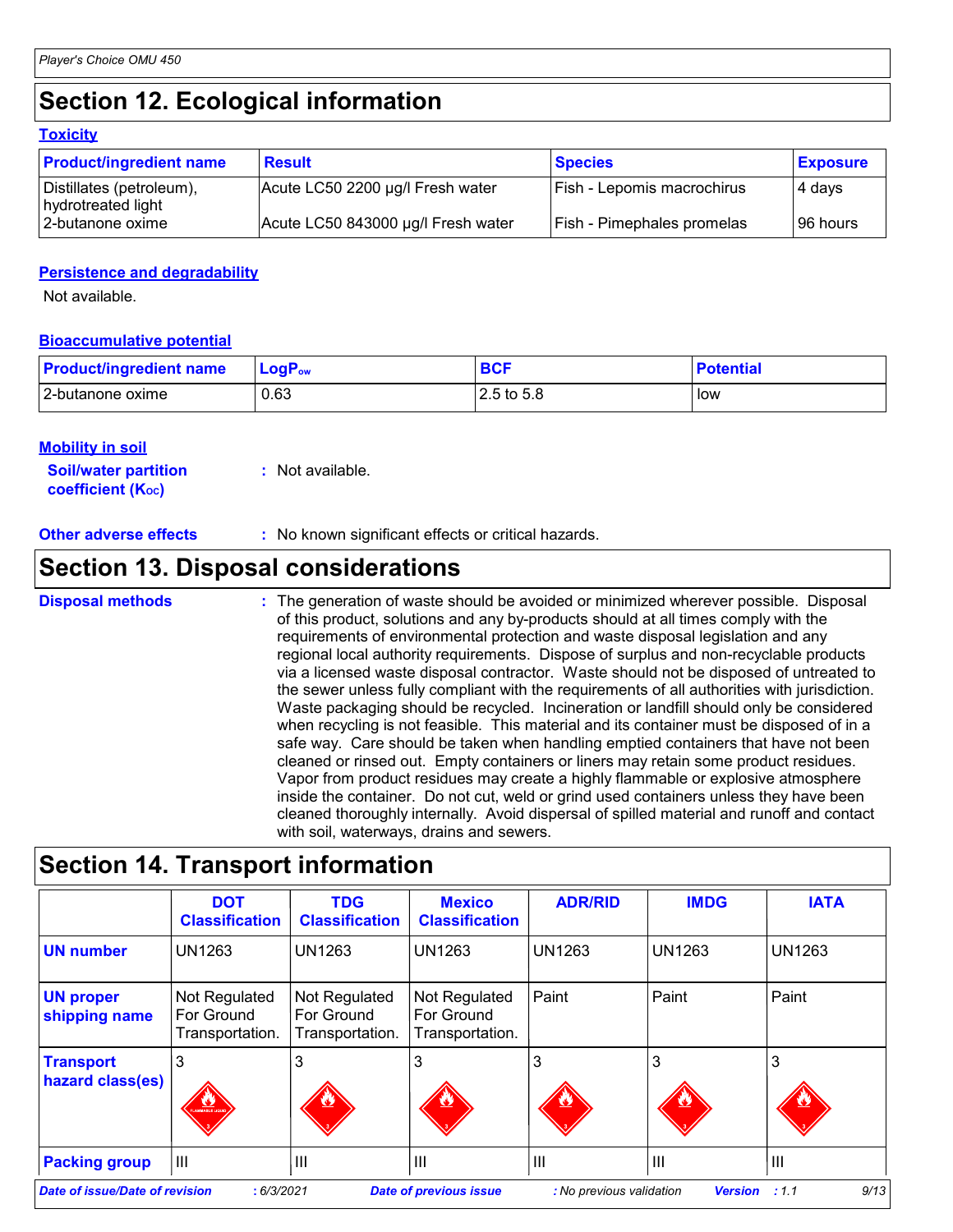# **Section 14. Transport information**

| <b>Environmental</b><br>hazards                                                                                 | No. | No.                                                                                                                                                                                                                             | No. | No. | No. | No. |
|-----------------------------------------------------------------------------------------------------------------|-----|---------------------------------------------------------------------------------------------------------------------------------------------------------------------------------------------------------------------------------|-----|-----|-----|-----|
| <b>Additional information</b>                                                                                   |     |                                                                                                                                                                                                                                 |     |     |     |     |
| <b>DOT Classification</b>                                                                                       |     | : This product may be re-classified as "Combustible Liquid," unless transported by vessel<br>or aircraft. Non-bulk packages (less than or equal to 119 gal) of combustible liquids are<br>not regulated as hazardous materials. |     |     |     |     |
| <b>TDG Classification</b>                                                                                       |     | : Product classified as per the following sections of the Transportation of Dangerous<br>Goods Regulations: 2.18-2.19 (Class 3).                                                                                                |     |     |     |     |
| <b>ADR/RID</b>                                                                                                  |     | : Tunnel code (D/E)                                                                                                                                                                                                             |     |     |     |     |
| Special precautions for user : Transport within user's premises: always transport in closed containers that are |     | upright and secure. Ensure that persons transporting the product know what to do in the<br>event of an accident or spillage.                                                                                                    |     |     |     |     |
| <b>Transport in bulk according</b><br>to Annex II of MARPOL and                                                 |     | : Not available.                                                                                                                                                                                                                |     |     |     |     |

**the IBC Code**

# **Section 15. Regulatory information**

| <b>U.S. Federal regulations</b>                                                   | : TSCA 8(a) CDR Exempt/Partial exemption: Not determined                                                                                            |
|-----------------------------------------------------------------------------------|-----------------------------------------------------------------------------------------------------------------------------------------------------|
|                                                                                   |                                                                                                                                                     |
| <b>Clean Air Act Section 112</b><br>(b) Hazardous Air<br><b>Pollutants (HAPs)</b> | : Listed                                                                                                                                            |
| <b>Clean Air Act Section 602</b><br><b>Class I Substances</b>                     | : Not listed                                                                                                                                        |
| <b>Clean Air Act Section 602</b><br><b>Class II Substances</b>                    | : Not listed                                                                                                                                        |
| <b>DEA List I Chemicals</b><br>(Precursor Chemicals)                              | : Not listed                                                                                                                                        |
| <b>DEA List II Chemicals</b><br><b>(Essential Chemicals)</b>                      | : Not listed                                                                                                                                        |
| <b>SARA 302/304</b>                                                               |                                                                                                                                                     |
| <b>Composition/information on ingredients</b>                                     |                                                                                                                                                     |
| No products were found.                                                           |                                                                                                                                                     |
| <b>SARA 304 RQ</b>                                                                | : Not applicable.                                                                                                                                   |
| <b>SARA 311/312</b>                                                               |                                                                                                                                                     |
| <b>Classification</b>                                                             | : FLAMMABLE LIQUIDS - Category 3<br>SKIN SENSITIZATION - Category 1<br><b>CARCINOGENICITY - Category 2</b><br><b>ASPIRATION HAZARD - Category 1</b> |
| <b>Composition/information on ingredients</b>                                     |                                                                                                                                                     |
|                                                                                   |                                                                                                                                                     |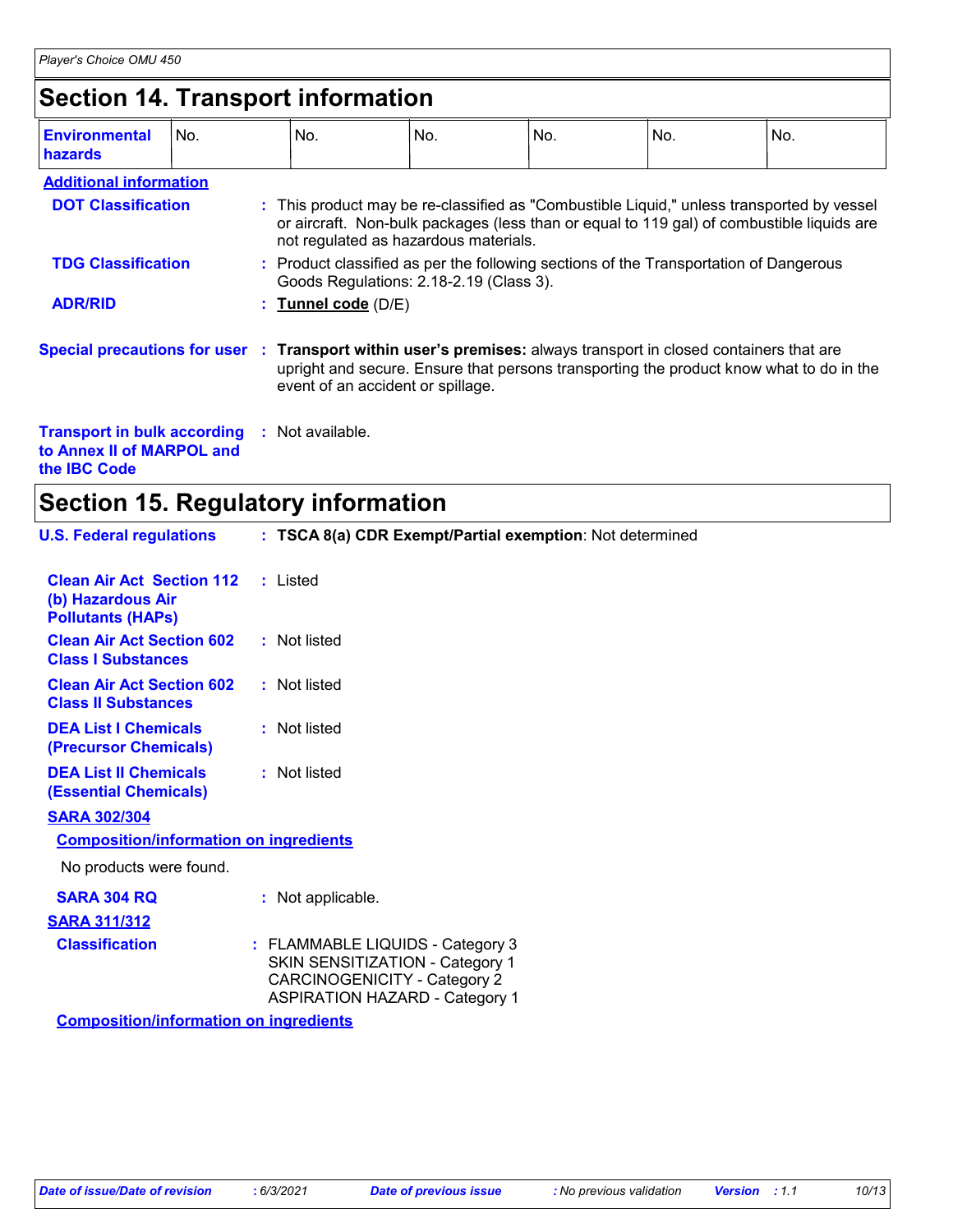# **Section 15. Regulatory information**

| <b>Name</b>                                    | $\frac{9}{6}$ | <b>Classification</b>                                                                                                                                    |
|------------------------------------------------|---------------|----------------------------------------------------------------------------------------------------------------------------------------------------------|
| Polyurethane                                   | $≥25 - ≤50$   | SKIN IRRITATION - Category 2<br><b>EYE IRRITATION - Category 2A</b>                                                                                      |
| Distillates (petroleum),<br>hydrotreated light | $≥25 - ≤50$   | <b>FLAMMABLE LIQUIDS - Category 4</b><br><b>ASPIRATION HAZARD - Category 1</b>                                                                           |
| 2-butanone oxime                               | ≤0.3          | <b>ACUTE TOXICITY (dermal) - Category 4</b><br>SERIOUS EYE DAMAGE - Category 1<br>SKIN SENSITIZATION - Category 1<br><b>CARCINOGENICITY - Category 2</b> |

#### **State regulations**

| <b>Massachusetts</b>       | : None of the components are listed. |
|----------------------------|--------------------------------------|
| <b>New York</b>            | : None of the components are listed. |
| <b>New Jersey</b>          | : None of the components are listed. |
| <b>Pennsylvania</b>        | : None of the components are listed. |
| <b>California Prop. 65</b> |                                      |

This product does not require a Safe Harbor warning under California Prop. 65.

#### **International regulations**

**Chemical Weapon Convention List Schedules I, II & III Chemicals** Not listed.

#### **Montreal Protocol**

Not listed.

### **Stockholm Convention on Persistent Organic Pollutants**

Not listed.

#### **Rotterdam Convention on Prior Informed Consent (PIC)**

Not listed.

#### **UNECE Aarhus Protocol on POPs and Heavy Metals**

Not listed.

#### **Inventory list**

| <b>Australia</b>         | : Not determined.                                                                    |
|--------------------------|--------------------------------------------------------------------------------------|
| <b>Canada</b>            | : Not determined.                                                                    |
| <b>China</b>             | Not determined.                                                                      |
| <b>Europe</b>            | Not determined.                                                                      |
| <b>Japan</b>             | : Japan inventory (ENCS): Not determined.<br>Japan inventory (ISHL): Not determined. |
| <b>Malaysia</b>          | : Not determined                                                                     |
| <b>New Zealand</b>       | : Not determined.                                                                    |
| <b>Philippines</b>       | : Not determined.                                                                    |
| <b>Republic of Korea</b> | : Not determined.                                                                    |
| <b>Taiwan</b>            | Not determined.                                                                      |
| <b>Thailand</b>          | : Not determined.                                                                    |
| <b>Turkey</b>            | Not determined.                                                                      |
| <b>United States</b>     | Not determined.                                                                      |
| <b>Viet Nam</b>          | Not determined.                                                                      |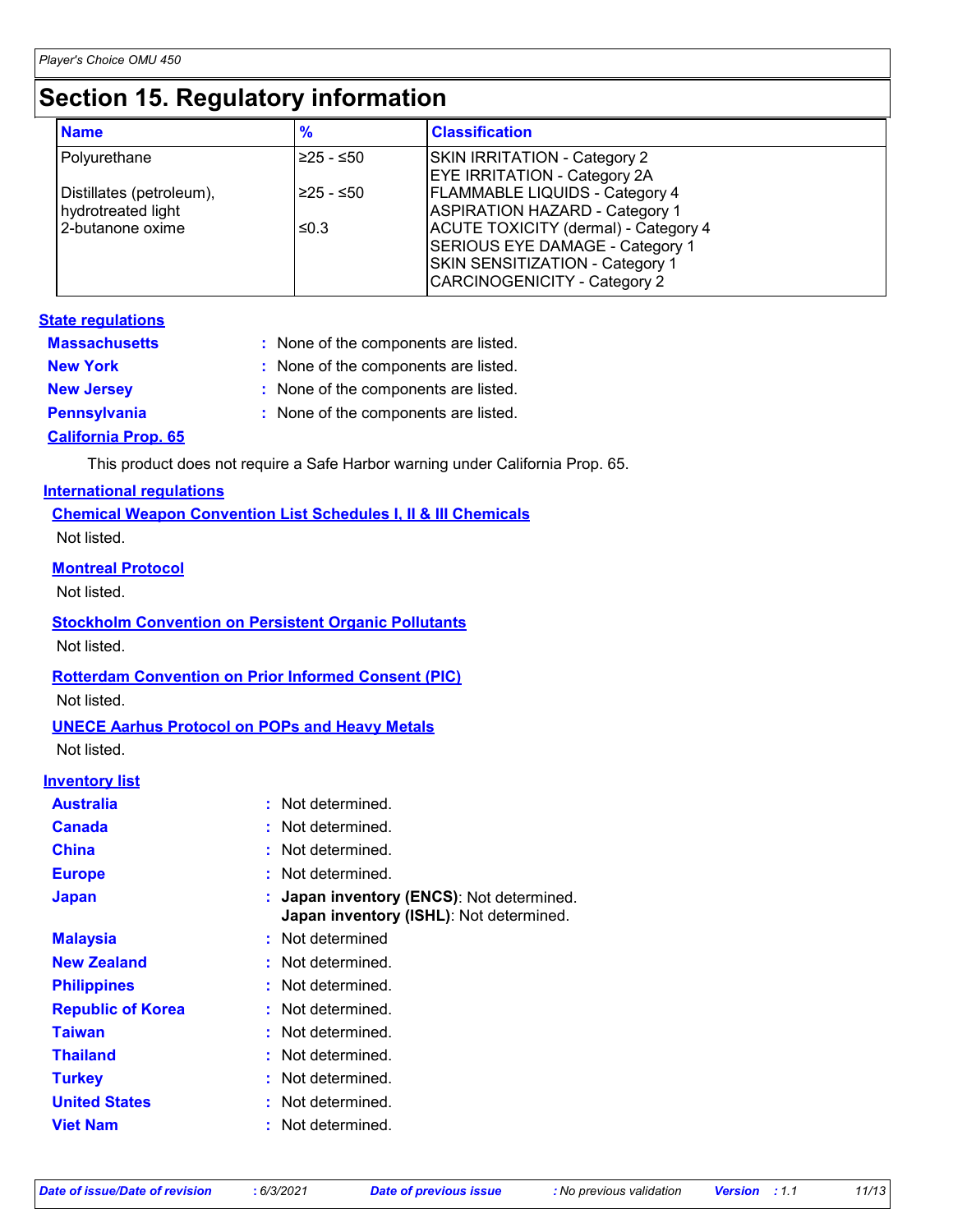# **Section 16. Other information**

**Hazardous Material Information System (U.S.A.)**



**Caution: HMIS® ratings are based on a 0-4 rating scale, with 0 representing minimal hazards or risks, and 4 representing significant hazards or risks. Although HMIS® ratings and the associated label are not required on SDSs or products leaving a facility under 29 CFR 1910.1200, the preparer may choose to provide them. HMIS® ratings are to be used with a fully implemented HMIS® program. HMIS® is a registered trademark and service mark of the American Coatings Association, Inc.**

**The customer is responsible for determining the PPE code for this material. For more information on HMIS® Personal Protective Equipment (PPE) codes, consult the HMIS® Implementation Manual.**

**National Fire Protection Association (U.S.A.)**



**Reprinted with permission from NFPA 704-2001, Identification of the Hazards of Materials for Emergency Response Copyright ©1997, National Fire Protection Association, Quincy, MA 02269. This reprinted material is not the complete and official position of the National Fire Protection Association, on the referenced subject which is represented only by the standard in its entirety.**

**Copyright ©2001, National Fire Protection Association, Quincy, MA 02269. This warning system is intended to be interpreted and applied only by properly trained individuals to identify fire, health and reactivity hazards of chemicals. The user is referred to certain limited number of chemicals with recommended classifications in NFPA 49 and NFPA 325, which would be used as a guideline only. Whether the chemicals are classified by NFPA or not, anyone using the 704 systems to classify chemicals does so at their own risk.**

#### **Procedure used to derive the classification**

|                                                                                                                                                   | <b>Justification</b>                                                                                                                                                                           |                                                                                                                                                                                                                                                                                                                                                                    |  |
|---------------------------------------------------------------------------------------------------------------------------------------------------|------------------------------------------------------------------------------------------------------------------------------------------------------------------------------------------------|--------------------------------------------------------------------------------------------------------------------------------------------------------------------------------------------------------------------------------------------------------------------------------------------------------------------------------------------------------------------|--|
| FLAMMABLE LIQUIDS - Category 3<br>SKIN SENSITIZATION - Category 1<br><b>CARCINOGENICITY - Category 2</b><br><b>ASPIRATION HAZARD - Category 1</b> |                                                                                                                                                                                                | Expert judgment<br>Expert judgment<br>Expert judgment<br>Expert judgment                                                                                                                                                                                                                                                                                           |  |
| <b>History</b>                                                                                                                                    |                                                                                                                                                                                                |                                                                                                                                                                                                                                                                                                                                                                    |  |
| <b>Date of printing</b>                                                                                                                           | : 6/3/2021                                                                                                                                                                                     |                                                                                                                                                                                                                                                                                                                                                                    |  |
| Date of issue/Date of<br>revision                                                                                                                 | : 6/3/2021                                                                                                                                                                                     |                                                                                                                                                                                                                                                                                                                                                                    |  |
| Date of previous issue                                                                                                                            | : No previous validation                                                                                                                                                                       |                                                                                                                                                                                                                                                                                                                                                                    |  |
| <b>Version</b>                                                                                                                                    | : 1.1                                                                                                                                                                                          |                                                                                                                                                                                                                                                                                                                                                                    |  |
| <b>Key to abbreviations</b>                                                                                                                       | $:$ ATE = Acute Toxicity Estimate<br><b>BCF</b> = Bioconcentration Factor<br>IATA = International Air Transport Association<br><b>IBC</b> = Intermediate Bulk Container<br>UN = United Nations | GHS = Globally Harmonized System of Classification and Labelling of Chemicals<br><b>IMDG = International Maritime Dangerous Goods</b><br>LogPow = logarithm of the octanol/water partition coefficient<br>MARPOL = International Convention for the Prevention of Pollution From Ships, 1973<br>as modified by the Protocol of 1978. ("Marpol" = marine pollution) |  |